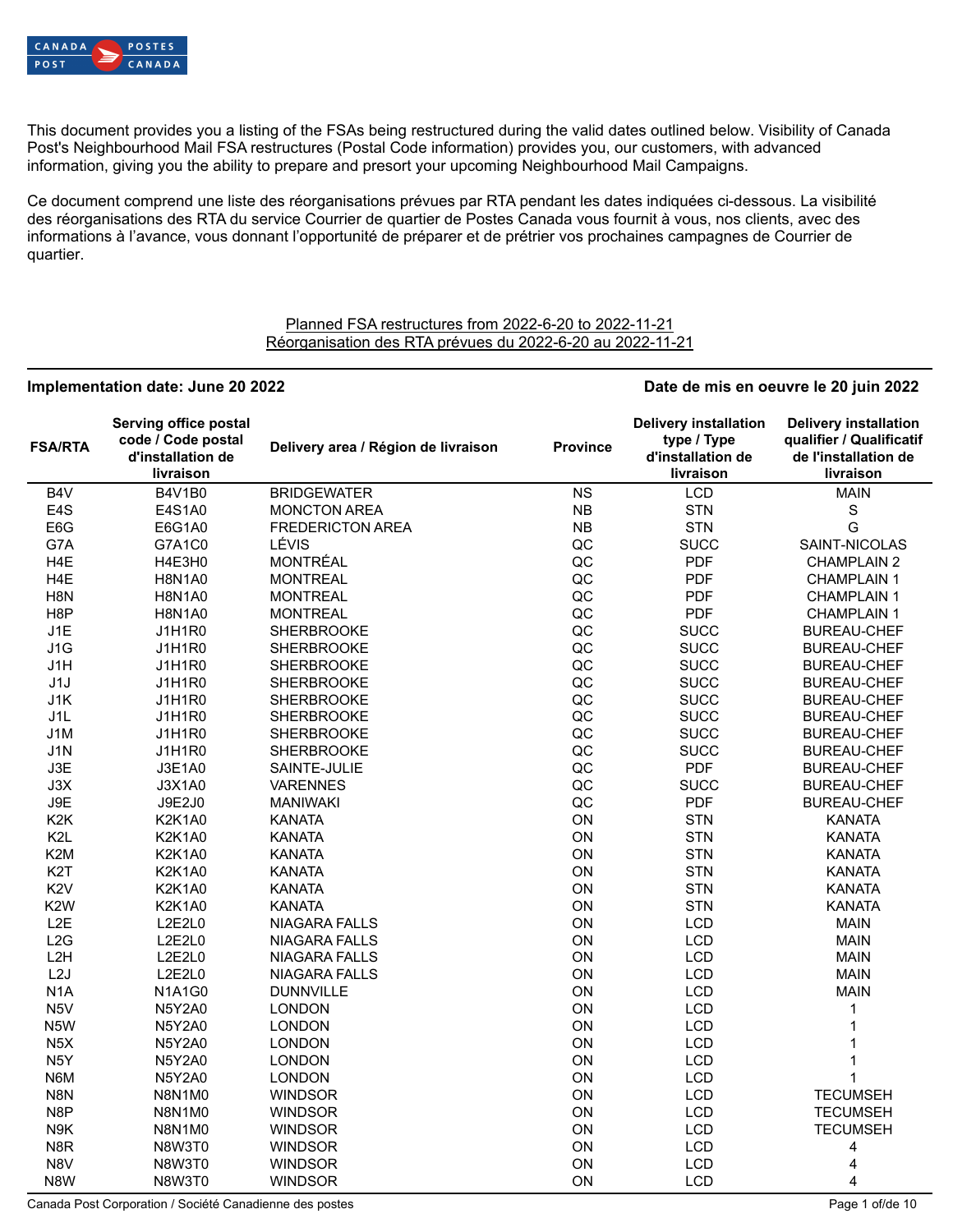# **Implementation date: June 20 2022 Date de mis en oeuvre le 20 juin 2022**

| <b>FSA/RTA</b>   | Serving office postal<br>code / Code postal<br>d'installation de<br>livraison | Delivery area / Région de livraison | <b>Province</b> | <b>Delivery installation</b><br>type / Type<br>d'installation de<br>livraison | <b>Delivery installation</b><br>qualifier / Qualificatif<br>de l'installation de<br>livraison |
|------------------|-------------------------------------------------------------------------------|-------------------------------------|-----------------|-------------------------------------------------------------------------------|-----------------------------------------------------------------------------------------------|
| N8Y              | N8W3T0                                                                        | WINDSOR                             | ON              | LCD                                                                           | 4                                                                                             |
| N <sub>9</sub> G | N8W3T0                                                                        | <b>WINDSOR</b>                      | ON              | <b>LCD</b>                                                                    | 4                                                                                             |
| N <sub>9</sub> H | N8W3T0                                                                        | WINDSOR                             | ON              | LCD                                                                           | 4                                                                                             |
| T8A              | T8H1A0                                                                        | SHERWOOD PARK                       | AB              | <b>LCD</b>                                                                    | <b>MAIN</b>                                                                                   |
| T8B              | T8H1A0                                                                        | SHERWOOD PARK                       | AB              | LCD                                                                           | <b>MAIN</b>                                                                                   |
| T8C.             | T8H1A0                                                                        | SHERWOOD PARK                       | AB              | <b>LCD</b>                                                                    | <b>MAIN</b>                                                                                   |
| T8E              | T8H1A0                                                                        | SHERWOOD PARK                       | AB              | LCD                                                                           | <b>MAIN</b>                                                                                   |
| T8G              | T8H1A0                                                                        | SHERWOOD PARK                       | AB              | <b>LCD</b>                                                                    | <b>MAIN</b>                                                                                   |
| T8H              | T8H1A0                                                                        | SHERWOOD PARK                       | AB              | <b>LCD</b>                                                                    | <b>MAIN</b>                                                                                   |
| T8L              | <b>T8L2E0</b>                                                                 | <b>FORT SASKATCHEWAN</b>            | AB              | <b>LCD</b>                                                                    | <b>MAIN</b>                                                                                   |
| Y1A              | Y1A2B0                                                                        | <b>WHITEHORSE</b>                   | YT              | <b>STN</b>                                                                    | <b>CENTRAL</b>                                                                                |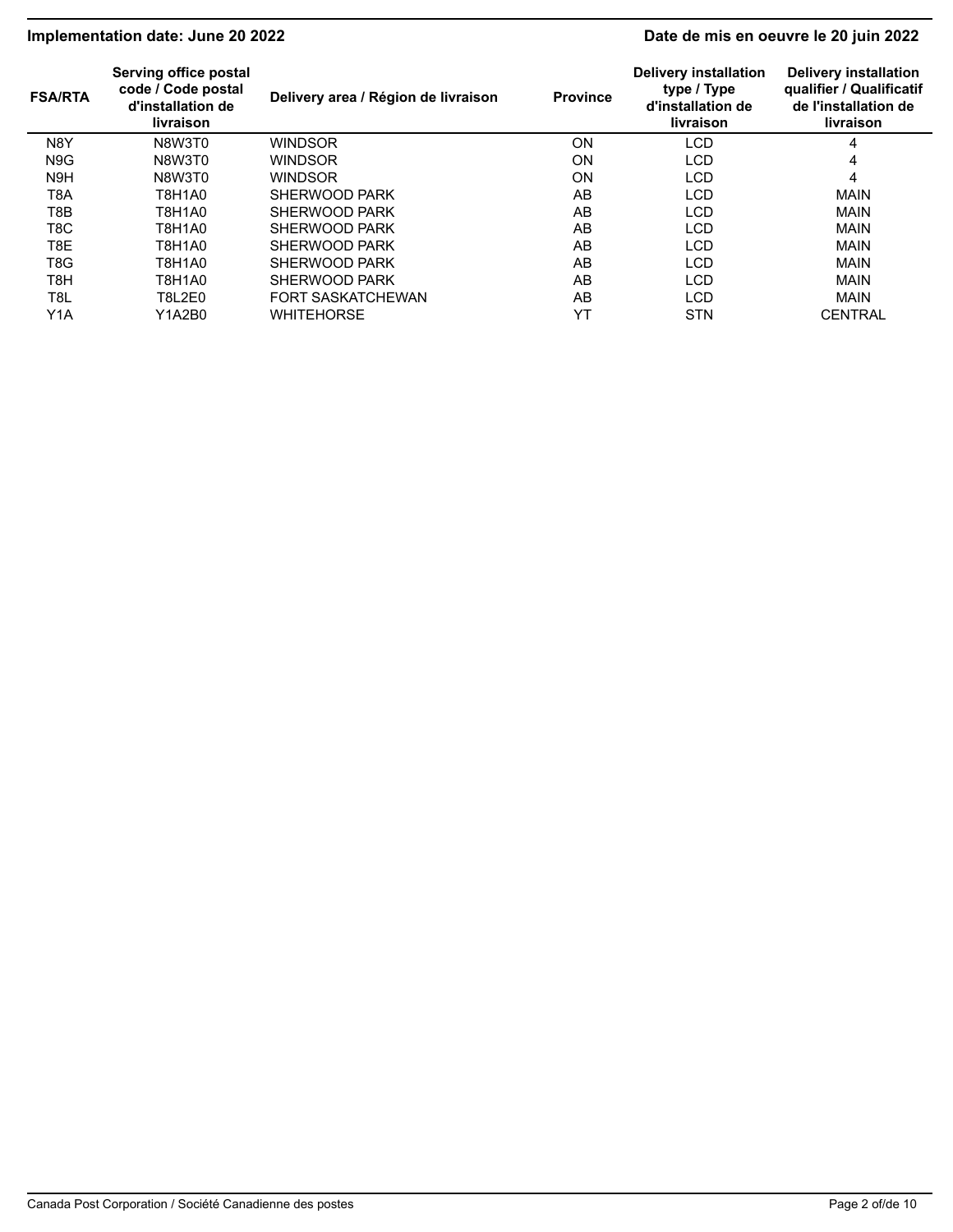# **Implementation date: July 18 2022 Date de mis en oeuvre le 18 juillet 2022**

| <b>FSA/RTA</b>   | Serving office postal<br>code / Code postal<br>d'installation de<br>livraison | Delivery area / Région de livraison | <b>Province</b> | <b>Delivery installation</b><br>type / Type<br>d'installation de<br>livraison | <b>Delivery installation</b><br>qualifier / Qualificatif<br>de l'installation de<br>livraison |
|------------------|-------------------------------------------------------------------------------|-------------------------------------|-----------------|-------------------------------------------------------------------------------|-----------------------------------------------------------------------------------------------|
| C <sub>1</sub> A | C1A4A0                                                                        | CHARLOTTETOWN                       | PE              | <b>STN</b>                                                                    | <b>MAIN</b>                                                                                   |
| C1B              | C1A4A0                                                                        | CHARLOTTETOWN                       | PE              | <b>STN</b>                                                                    | <b>MAIN</b>                                                                                   |
| C <sub>1</sub> C | C1A4A0                                                                        | <b>CHARLOTTETOWN</b>                | PE              | <b>STN</b>                                                                    | <b>MAIN</b>                                                                                   |
| C <sub>1</sub> E | C1A4A0                                                                        | CHARLOTTETOWN                       | PE              | <b>STN</b>                                                                    | <b>MAIN</b>                                                                                   |
| E4Z              | E4Z1A0                                                                        | <b>MONCTON AREA</b>                 | <b>NB</b>       | <b>STN</b>                                                                    | Z                                                                                             |
| E6J              | E6J1K0                                                                        | <b>MCADAM</b>                       | <b>NB</b>       | <b>STN</b>                                                                    | <b>MAIN</b>                                                                                   |
| E6K              | E6K1A0                                                                        | <b>FREDERICTON AREA</b>             | <b>NB</b>       | <b>STN</b>                                                                    | Κ                                                                                             |
| G6G              | G6G2J0                                                                        | THETFORD MINES                      | QC              | <b>PDF</b>                                                                    | <b>BUREAU-CHEF</b>                                                                            |
| G6H              | G6G2J0                                                                        | THETFORD MINES                      | QC              | <b>PDF</b>                                                                    | <b>BUREAU-CHEF</b>                                                                            |
|                  |                                                                               | <b>MONTRÉAL</b>                     | QC              | <b>PDF</b>                                                                    |                                                                                               |
| H <sub>1</sub> V | <b>H1V1K0</b>                                                                 |                                     |                 |                                                                               | DE MARSEILLE 2                                                                                |
| H <sub>1</sub> W | <b>H1V1K0</b>                                                                 | <b>MONTRÉAL</b>                     | QC              | <b>PDF</b>                                                                    | DE MARSEILLE 2                                                                                |
| H <sub>2</sub> K | <b>H1V1K0</b>                                                                 | <b>MONTRÉAL</b>                     | QC              | <b>PDF</b>                                                                    | DE MARSEILLE 2                                                                                |
| H <sub>1</sub> X | H <sub>1</sub> X <sub>1</sub> R <sub>0</sub>                                  | <b>MONTRÉAL</b>                     | QC              | <b>PDF</b>                                                                    | DE MARSEILLE 3                                                                                |
| H <sub>1</sub> Y | <b>H1X1R0</b>                                                                 | <b>MONTRÉAL</b>                     | QC              | <b>PDF</b>                                                                    | DE MARSEILLE 3                                                                                |
| H <sub>2</sub> H | H <sub>1</sub> X <sub>1</sub> R <sub>0</sub>                                  | <b>MONTRÉAL</b>                     | QC              | <b>PDF</b>                                                                    | DE MARSEILLE 3                                                                                |
| H <sub>2</sub> H | <b>H2H1V0</b>                                                                 | <b>MONTRÉAL</b>                     | QC              | <b>PDF</b>                                                                    | <b>BRIDGE 3</b>                                                                               |
| H <sub>2</sub> L | <b>H2H1V0</b>                                                                 | <b>MONTRÉAL</b>                     | QC              | <b>PDF</b>                                                                    | <b>BRIDGE 3</b>                                                                               |
| H <sub>2</sub> W | <b>H2H1V0</b>                                                                 | <b>MONTRÉAL</b>                     | QC              | <b>PDF</b>                                                                    | <b>BRIDGE 3</b>                                                                               |
| K9A              | K9A1M0                                                                        | <b>COBOURG</b>                      | ON              | LCD                                                                           | <b>MAIN</b>                                                                                   |
| L <sub>1</sub> B | L1C3A0                                                                        | <b>BOWMANVILLE</b>                  | ON              | <b>LCD</b>                                                                    | <b>MAIN</b>                                                                                   |
| L <sub>1</sub> C | L1C3A0                                                                        | <b>BOWMANVILLE</b>                  | ON              | <b>LCD</b>                                                                    | <b>MAIN</b>                                                                                   |
| L <sub>1</sub> E | L1C3A0                                                                        | <b>BOWMANVILLE</b>                  | ON              | LCD                                                                           | <b>MAIN</b>                                                                                   |
| L1G              | L1H4G0                                                                        | <b>OSHAWA</b>                       | ON              | <b>STN</b>                                                                    | $\mathsf A$                                                                                   |
| L1H              | L1H4G0                                                                        | <b>OSHAWA</b>                       | ON              | <b>STN</b>                                                                    | Α                                                                                             |
| L1J              | L1H4G0                                                                        | <b>OSHAWA</b>                       | ON              | <b>STN</b>                                                                    | Α                                                                                             |
| L1K              | L1H4G0                                                                        | <b>OSHAWA</b>                       | ON              | <b>STN</b>                                                                    | A                                                                                             |
|                  | L1H4G0                                                                        |                                     | ON              | <b>STN</b>                                                                    |                                                                                               |
| L <sub>1</sub> L |                                                                               | <b>OSHAWA</b>                       | ON              |                                                                               | $\mathsf A$                                                                                   |
| L9B              | L9G4V0                                                                        | <b>HAMILTON</b>                     |                 | LCD                                                                           | <b>WEST</b>                                                                                   |
| L9G              | L9G4V0                                                                        | <b>HAMILTON</b>                     | ON              | LCD                                                                           | <b>WEST</b>                                                                                   |
| L9H              | L9G4V0                                                                        | <b>HAMILTON</b>                     | ON              | <b>LCD</b>                                                                    | <b>WEST</b>                                                                                   |
| L9K              | L9G4V0                                                                        | <b>HAMILTON</b>                     | ON              | LCD                                                                           | <b>WEST</b>                                                                                   |
| L3Z              | L9N1G0                                                                        | <b>BRADFORD</b>                     | ON              | <b>LCD</b>                                                                    | <b>MAIN</b>                                                                                   |
| M4N              | M4P2E0                                                                        | <b>TORONTO</b>                      | ON              | <b>LCD</b>                                                                    | Κ                                                                                             |
| M4P              | M4P2E0                                                                        | <b>TORONTO</b>                      | ON              | <b>LCD</b>                                                                    | Κ                                                                                             |
| M <sub>4</sub> R | M4P2E0                                                                        | <b>TORONTO</b>                      | ON              | LCD                                                                           | Κ                                                                                             |
| M6L              | M6M2P0                                                                        | <b>NORTH YORK</b>                   | ON              | <b>STN</b>                                                                    | W                                                                                             |
| M6M              | M6M2P0                                                                        | NORTH YORK                          | ON              | <b>STN</b>                                                                    | W                                                                                             |
| M9C              | M9C2Y0                                                                        | <b>ETOBICOKE</b>                    | ON              | <b>LCD</b>                                                                    | Α                                                                                             |
| N <sub>2</sub> J | N2J2X0                                                                        | <b>KITCHENER</b>                    | ON              | <b>LCD</b>                                                                    | <b>WATERLOO</b>                                                                               |
| N <sub>2</sub> K | N2J2X0                                                                        | <b>KITCHENER</b>                    | ON              | <b>LCD</b>                                                                    | <b>WATERLOO</b>                                                                               |
| N <sub>2</sub> L | N2J2X0                                                                        | <b>KITCHENER</b>                    | ON              | LCD                                                                           | <b>WATERLOO</b>                                                                               |
| N <sub>2</sub> T | N2J2X0                                                                        | <b>KITCHENER</b>                    | ON              | <b>LCD</b>                                                                    | <b>WATERLOO</b>                                                                               |
| N <sub>2</sub> V | N2J2X0                                                                        | <b>KITCHENER</b>                    | ON              | LCD                                                                           | <b>WATERLOO</b>                                                                               |
| N4G              | N4G3R0                                                                        | <b>TILLSONBURG</b>                  | ON              | LCD                                                                           | <b>MAIN</b>                                                                                   |
| N8N              | <b>N8N1M0</b>                                                                 | <b>WINDSOR</b>                      | ON              | LCD                                                                           | <b>TECUMSEH</b>                                                                               |
|                  |                                                                               |                                     |                 |                                                                               |                                                                                               |
| N8P              | N8N1M0                                                                        | <b>WINDSOR</b>                      | ON              | <b>LCD</b>                                                                    | <b>TECUMSEH</b>                                                                               |
| N9K              | <b>N8N1M0</b>                                                                 | <b>WINDSOR</b>                      | ON              | <b>LCD</b>                                                                    | <b>TECUMSEH</b>                                                                               |
| N9Y              | N9Y1C0                                                                        | <b>KINGSVILLE</b>                   | ON              | LCD                                                                           | <b>MAIN</b>                                                                                   |
| S7C              | S7N1Y0                                                                        | <b>SASKATOON</b>                    | SK              | <b>LCD</b>                                                                    | 3                                                                                             |
| S7N              | S7N1Y0                                                                        | <b>SASKATOON</b>                    | SK              | <b>LCD</b>                                                                    | 3                                                                                             |
| S7H              | <b>S7N2S0</b>                                                                 | <b>SASKATOON</b>                    | SK              | <b>LCD</b>                                                                    | 1                                                                                             |
| S7J              | <b>S7N2S0</b>                                                                 | <b>SASKATOON</b>                    | SK              | <b>LCD</b>                                                                    | $\mathbf{1}$                                                                                  |
| T <sub>1</sub> H | T1J0N0                                                                        | <b>LETHBRIDGE</b>                   | AB              | <b>LCD</b>                                                                    | <b>MAIN</b>                                                                                   |
| T <sub>1</sub> J | <b>T1J0N0</b>                                                                 | <b>LETHBRIDGE</b>                   | AB              | <b>LCD</b>                                                                    | <b>MAIN</b>                                                                                   |
| T <sub>1</sub> K | <b>T1J0N0</b>                                                                 | <b>LETHBRIDGE</b>                   | AB              | LCD                                                                           | <b>MAIN</b>                                                                                   |
| V3J              | V3J1S0                                                                        | COQUITLAM                           | BC              | <b>LCD</b>                                                                    | <b>MAIN</b>                                                                                   |
|                  |                                                                               |                                     |                 |                                                                               |                                                                                               |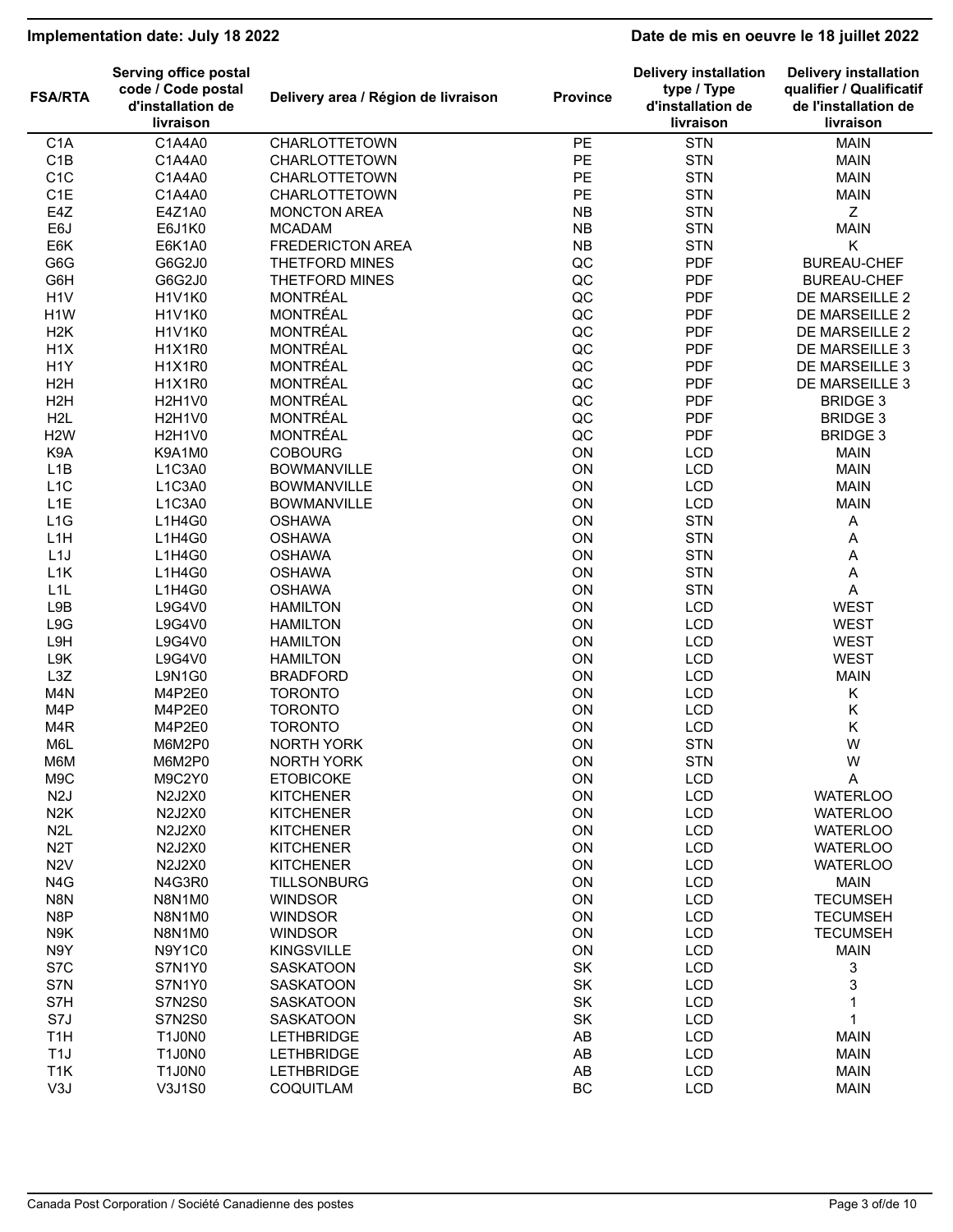# **Implementation date: August 15 2022 Date de mis en oeuvre le 15 août 2022**

| <b>FSA/RTA</b>          | <b>Serving office postal</b><br>code / Code postal<br>d'installation de | Delivery area / Région de livraison | <b>Province</b>            | <b>Delivery installation</b><br>type / Type<br>d'installation de | <b>Delivery installation</b><br>qualifier / Qualificatif<br>de l'installation de |
|-------------------------|-------------------------------------------------------------------------|-------------------------------------|----------------------------|------------------------------------------------------------------|----------------------------------------------------------------------------------|
|                         | livraison                                                               |                                     |                            | livraison                                                        | livraison                                                                        |
| B <sub>4</sub> H        | <b>B4H1X0</b>                                                           | <b>AMHERST</b>                      | <b>NS</b>                  | LCD                                                              | <b>MAIN</b>                                                                      |
| E4J                     | E4J3E0                                                                  | <b>SALISBURY</b>                    | <b>NB</b>                  | <b>STN</b>                                                       | <b>MAIN</b>                                                                      |
| E8R                     | E8R2B0                                                                  | <b>PAQUETVILLE</b>                  | <b>NB</b>                  | <b>STN</b>                                                       | <b>BUREAU-CHEF</b>                                                               |
| G5L                     | G5L8B0                                                                  | <b>RIMOUSKI</b>                     | $_{\rm QC}$                | <b>PDF</b>                                                       | <b>RIMOUSKI</b>                                                                  |
| G5M                     | G5L8B0                                                                  | <b>RIMOUSKI</b>                     | QC                         | <b>PDF</b>                                                       | <b>RIMOUSKI</b>                                                                  |
| G5N                     | G5L8B0                                                                  | <b>RIMOUSKI</b>                     | QC                         | <b>PDF</b>                                                       | <b>RIMOUSKI</b>                                                                  |
| G6B                     | G6B1G0                                                                  | LAC-MÉGANTIC                        | $_{\rm QC}$                | <b>PDF</b>                                                       | <b>BUREAU-CHEF</b>                                                               |
| G8H                     | G8H2L0                                                                  | <b>ROBERVAL</b>                     | QC                         | <b>PDF</b>                                                       | <b>BUREAU-CHEF</b>                                                               |
| H <sub>2</sub> M        | <b>H2S2R0</b>                                                           | <b>MONTRÉAL</b>                     | QC                         | <b>PDF</b>                                                       | <b>CHABANEL 1</b>                                                                |
| H <sub>2</sub> N        | <b>H2S2R0</b>                                                           | <b>MONTRÉAL</b>                     | $_{\rm QC}$                | <b>PDF</b>                                                       | <b>CHABANEL 1</b>                                                                |
| H <sub>2</sub> P        | <b>H2S2R0</b>                                                           | <b>MONTRÉAL</b>                     | QC                         | <b>PDF</b>                                                       | <b>CHABANEL 1</b>                                                                |
| H <sub>2</sub> R        | <b>H2S2R0</b>                                                           | <b>MONTRÉAL</b>                     | $_{\rm QC}$                | <b>PDF</b><br><b>PDF</b>                                         | <b>CHABANEL 1</b>                                                                |
| H2S<br>H <sub>3</sub> N | <b>H2S2R0</b><br><b>H2S2R0</b>                                          | MONTRÉAL<br><b>MONTRÉAL</b>         | $_{\rm QC}$<br>$_{\rm QC}$ | <b>PDF</b>                                                       | <b>CHABANEL 1</b>                                                                |
| H <sub>3</sub> P        | <b>H2S2R0</b>                                                           | <b>MONTRÉAL</b>                     | QC                         | <b>PDF</b>                                                       | <b>CHABANEL 1</b><br><b>CHABANEL 1</b>                                           |
| H <sub>4</sub> N        | <b>H2S2R0</b>                                                           | <b>MONTRÉAL</b>                     | QC                         | <b>PDF</b>                                                       | <b>CHABANEL 1</b>                                                                |
| H2G                     | H3S1J0                                                                  | MONTRÉAL                            | QC                         | <b>PDF</b>                                                       | <b>CHABANEL 2</b>                                                                |
| H <sub>2</sub> J        | H3S1J0                                                                  | <b>MONTRÉAL</b>                     | $_{\rm QC}$                | <b>PDF</b>                                                       | <b>CHABANEL 2</b>                                                                |
| H <sub>2</sub> T        | H3S1J0                                                                  | <b>MONTRÉAL</b>                     | QC                         | <b>PDF</b>                                                       | <b>CHABANEL 2</b>                                                                |
| H <sub>2</sub> V        | H3S1J0                                                                  | <b>MONTRÉAL</b>                     | $_{\rm QC}$                | <b>PDF</b>                                                       | <b>CHABANEL 2</b>                                                                |
| H <sub>3</sub> S        | H3S1J0                                                                  | <b>MONTRÉAL</b>                     | QC                         | <b>PDF</b>                                                       | <b>CHABANEL 2</b>                                                                |
| H <sub>3</sub> T        | H3S1J0                                                                  | <b>MONTRÉAL</b>                     | QC                         | <b>PDF</b>                                                       | <b>CHABANEL 2</b>                                                                |
| H <sub>3</sub> R        | H4T1C0                                                                  | <b>MONTRÉAL</b>                     | $_{\rm QC}$                | <b>PDF</b>                                                       | DÉPÔT OUEST 1                                                                    |
| H4K                     | <b>H4T1C0</b>                                                           | <b>MONTRÉAL</b>                     | QC                         | <b>PDF</b>                                                       | DÉPÔT OUEST 1                                                                    |
| H <sub>4</sub> M        | <b>H4T1C0</b>                                                           | <b>MONTRÉAL</b>                     | QC                         | <b>PDF</b>                                                       | DÉPÔT OUEST 1                                                                    |
| H <sub>4</sub> R        | H4T1C0                                                                  | <b>MONTRÉAL</b>                     | $_{\rm QC}$                | <b>PDF</b>                                                       | DÉPÔT OUEST 1                                                                    |
| H <sub>4</sub> T        | <b>H4T1C0</b>                                                           | <b>MONTRÉAL</b>                     | QC                         | <b>PDF</b>                                                       | DÉPÔT OUEST 1                                                                    |
| J5T                     | <b>J5T1A0</b>                                                           | <b>LAVALTRIE</b>                    | QC                         | <b>SUCC</b>                                                      | <b>BUREAU-CHEF</b>                                                               |
| J6V                     | <b>J5Z0C0</b>                                                           | <b>REPENTIGNY</b>                   | QC                         | <b>PDF</b>                                                       | 2                                                                                |
| J5Y                     | <b>J6A2C0</b>                                                           | <b>REPENTIGNY</b>                   | QC                         | <b>PDF</b>                                                       | <b>BUREAU-CHEF</b>                                                               |
| J5Z                     | <b>J6A2C0</b>                                                           | <b>REPENTIGNY</b>                   | $_{\rm QC}$                | <b>PDF</b>                                                       | <b>BUREAU-CHEF</b>                                                               |
| J6A                     | <b>J6A2C0</b>                                                           | <b>REPENTIGNY</b>                   | $_{\rm QC}$                | <b>PDF</b>                                                       | <b>BUREAU-CHEF</b>                                                               |
| J6V                     | <b>J6A2C0</b>                                                           | <b>REPENTIGNY</b>                   | $_{\rm QC}$                | <b>PDF</b>                                                       | <b>BUREAU-CHEF</b>                                                               |
| J5T                     | J6E3H0                                                                  | <b>JOLIETTE</b>                     | QC                         | <b>PDF</b>                                                       | <b>BUREAU-CHEF</b>                                                               |
| J6E                     | J6E3H0                                                                  | <b>JOLIETTE</b>                     | QC                         | <b>PDF</b>                                                       | <b>BUREAU-CHEF</b>                                                               |
| K <sub>2</sub> A        | <b>K2A0A0</b>                                                           | <b>OTTAWA</b>                       | ON                         | <b>STN</b>                                                       | J                                                                                |
| K <sub>2</sub> B        | <b>K2A0A0</b>                                                           | <b>OTTAWA</b>                       | ON                         | <b>STN</b>                                                       | J<br><b>MAIN</b>                                                                 |
| L3B<br>L3C              | L3B3Z0<br>L3B3Z0                                                        | WELLAND<br>WELLAND                  | ON<br>ON                   | <b>LCD</b><br><b>LCD</b>                                         | <b>MAIN</b>                                                                      |
| L3X                     | L3Y3Z0                                                                  | <b>NEWMARKET</b>                    | ON                         | <b>LCD</b>                                                       | $\mathbf{1}$                                                                     |
| L3Y                     | L3Y3Z0                                                                  | NEWMARKET                           | ON                         | <b>LCD</b>                                                       | 1                                                                                |
| L <sub>4</sub> A        | L4A1A0                                                                  | <b>STOUFFVILLE</b>                  | ON                         | <b>LCD</b>                                                       | <b>MAIN</b>                                                                      |
| L4G                     | L4G1H0                                                                  | <b>AURORA</b>                       | ON                         | <b>LCD</b>                                                       | <b>MAIN</b>                                                                      |
| L4P                     | L4P1J0                                                                  | <b>KESWICK</b>                      | ON                         | <b>LCD</b>                                                       | <b>MAIN</b>                                                                      |
| M <sub>5</sub> H        | M5J1E0                                                                  | <b>TORONTO</b>                      | ON                         | <b>LCD</b>                                                       | 1                                                                                |
| M <sub>5</sub> J        | M5J1E0                                                                  | <b>TORONTO</b>                      | ON                         | <b>LCD</b>                                                       | $\mathbf 1$                                                                      |
| M <sub>5</sub> T        | M5T2C0                                                                  | <b>TORONTO</b>                      | ON                         | <b>LCD</b>                                                       | $\sf B$                                                                          |
| M <sub>5</sub> V        | M5T2C0                                                                  | <b>TORONTO</b>                      | ON                         | <b>LCD</b>                                                       | $\sf B$                                                                          |
| N6G                     | <b>N6H4S0</b>                                                           | <b>LONDON</b>                       | ON                         | <b>LCD</b>                                                       | $\overline{\mathbf{4}}$                                                          |
| N6H                     | <b>N6H4S0</b>                                                           | <b>LONDON</b>                       | ON                         | <b>LCD</b>                                                       | $\overline{\mathbf{4}}$                                                          |
| P <sub>1</sub> L        | P1L1A0                                                                  | <b>BRACEBRIDGE</b>                  | ON                         | <b>LCD</b>                                                       | <b>MAIN</b>                                                                      |
| P <sub>5E</sub>         | <b>P5E1A0</b>                                                           | <b>ESPANOLA</b>                     | ON                         | <b>STN</b>                                                       | <b>MAIN</b>                                                                      |
| R <sub>2</sub> P        | <b>R2V2B0</b>                                                           | <b>WINNIPEG</b>                     | MB                         | <b>LCD</b>                                                       | G                                                                                |
| R <sub>2</sub> V        | <b>R2V2B0</b>                                                           | <b>WINNIPEG</b>                     | MB                         | <b>LCD</b>                                                       | G                                                                                |
| R <sub>4</sub> A        | <b>R2V2B0</b>                                                           | WINNIPEG                            | MB                         | <b>LCD</b>                                                       | G                                                                                |
| R <sub>2</sub> Y        | <b>R3K1A0</b>                                                           | <b>WINNIPEG</b>                     | MB                         | <b>LCD</b>                                                       | <b>MORAY</b>                                                                     |
| R <sub>3</sub> J        | <b>R3K1A0</b>                                                           | <b>WINNIPEG</b>                     | MB                         | <b>LCD</b>                                                       | <b>MORAY</b>                                                                     |
| R3K                     | <b>R3K1A0</b>                                                           | WINNIPEG                            | MB                         | <b>LCD</b>                                                       | <b>MORAY</b>                                                                     |
| R <sub>4</sub> H        | <b>R3K1A0</b>                                                           | <b>WINNIPEG</b>                     | MB                         | <b>LCD</b>                                                       | <b>MORAY</b>                                                                     |
| R4J                     | <b>R3K1A0</b>                                                           | <b>WINNIPEG</b>                     | MB                         | <b>LCD</b>                                                       | <b>MORAY</b>                                                                     |
| R4K                     | <b>R3K1A0</b>                                                           | <b>WINNIPEG</b>                     | <b>MB</b>                  | <b>LCD</b>                                                       | <b>MORAY</b>                                                                     |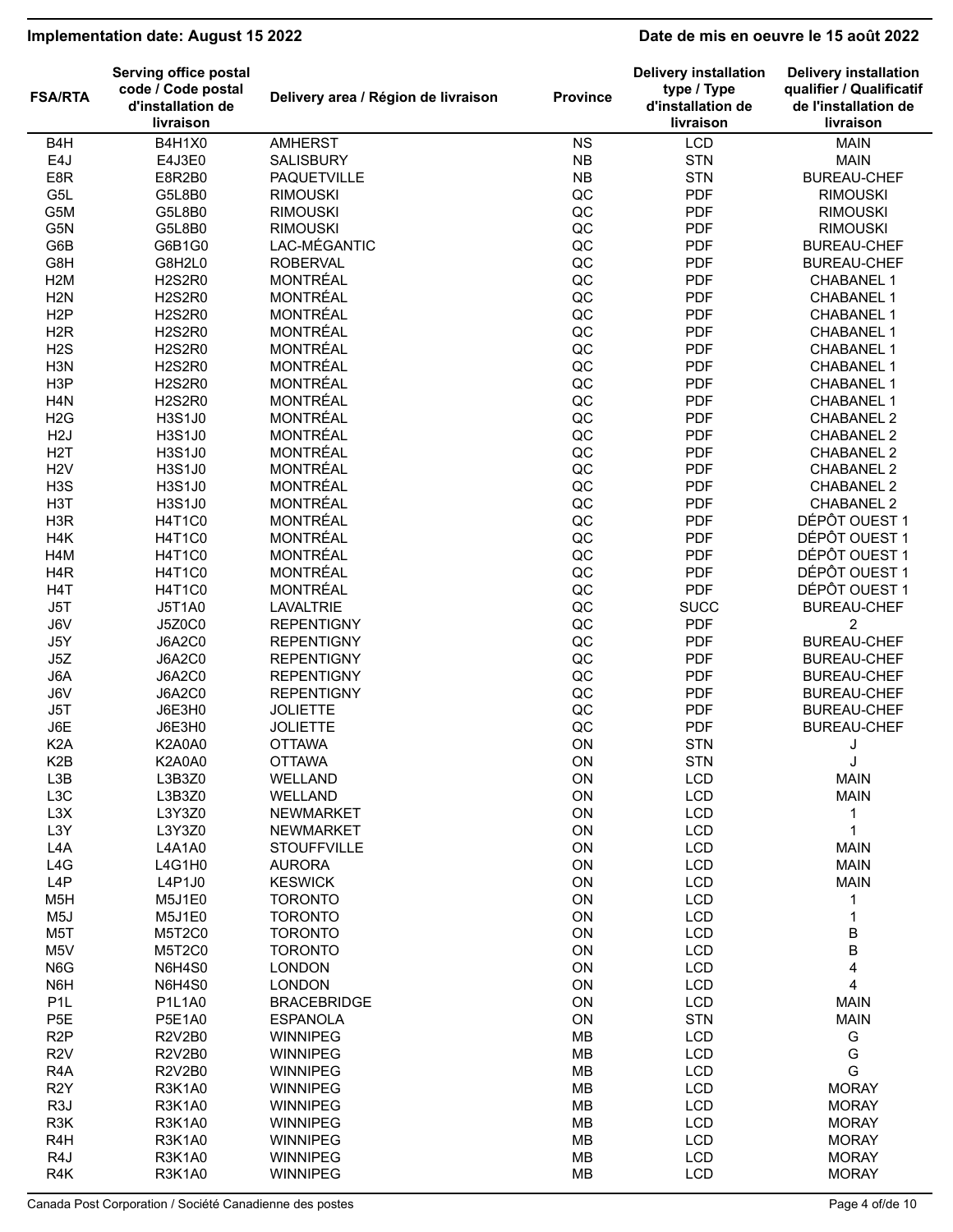# **Implementation date: August 15 2022 Date de mis en oeuvre le 15 août 2022**

| <b>FSA/RTA</b>   | Serving office postal<br>code / Code postal<br>d'installation de<br>livraison | Delivery area / Région de livraison | <b>Province</b> | <b>Delivery installation</b><br>type / Type<br>d'installation de<br>livraison | <b>Delivery installation</b><br>qualifier / Qualificatif<br>de l'installation de<br>livraison |
|------------------|-------------------------------------------------------------------------------|-------------------------------------|-----------------|-------------------------------------------------------------------------------|-----------------------------------------------------------------------------------------------|
| R <sub>4</sub> L | <b>R3K1A0</b>                                                                 | <b>WINNIPEG</b>                     | MB              | <b>LCD</b>                                                                    | <b>MORAY</b>                                                                                  |
| S9V              | S9V0P0                                                                        | <b>LLOYDMINSTER</b>                 | SK              | <b>LCD</b>                                                                    | <b>MAIN</b>                                                                                   |
| T9V              | S9V0P0                                                                        | <b>LLOYDMINSTER</b>                 | SK              | <b>LCD</b>                                                                    | <b>MAIN</b>                                                                                   |
| T <sub>5</sub> A | T5E2W0                                                                        | <b>EDMONTON</b>                     | AB              | <b>LCD</b>                                                                    | <b>DELTON</b>                                                                                 |
| T5C              | <b>T5E2W0</b>                                                                 | <b>EDMONTON</b>                     | AB              | <b>LCD</b>                                                                    | <b>DELTON</b>                                                                                 |
| T <sub>5</sub> E | T5E2W0                                                                        | <b>EDMONTON</b>                     | AB              | <b>LCD</b>                                                                    | <b>DELTON</b>                                                                                 |
| T <sub>5</sub> X | T5E2W0                                                                        | <b>EDMONTON</b>                     | AB              | <b>LCD</b>                                                                    | <b>DELTON</b>                                                                                 |
| T5Y              | T5E2W0                                                                        | <b>EDMONTON</b>                     | AB              | <b>LCD</b>                                                                    | <b>DELTON</b>                                                                                 |
| T5Z              | <b>T5E2W0</b>                                                                 | <b>EDMONTON</b>                     | AB              | <b>LCD</b>                                                                    | <b>DELTON</b>                                                                                 |
| T4X              | T9E7M0                                                                        | <b>NISKU</b>                        | AB              | <b>LCD</b>                                                                    | <b>MAIN</b>                                                                                   |
| T9E              | T9E7M0                                                                        | <b>NISKU</b>                        | AB              | <b>LCD</b>                                                                    | <b>MAIN</b>                                                                                   |
| V <sub>5</sub> H | V5H3B0                                                                        | <b>BURNABY</b>                      | BC              | <b>LCD</b>                                                                    | <b>NORTH FRASER 3</b>                                                                         |
| V5J              | V5H3B0                                                                        | <b>BURNABY</b>                      | BC              | <b>LCD</b>                                                                    | <b>NORTH FRASER 3</b>                                                                         |
| V <sub>5</sub> S | V5H3B0                                                                        | <b>BURNABY</b>                      | BC              | <b>LCD</b>                                                                    | <b>NORTH FRASER 3</b>                                                                         |
| V <sub>5</sub> P | <b>V5P5A0</b>                                                                 | <b>BURNABY</b>                      | BC              | <b>LCD</b>                                                                    | <b>NORTH FRASER 2</b>                                                                         |
| V5W              | V5W2Z0                                                                        | <b>BURNABY</b>                      | BC              | <b>LCD</b>                                                                    | <b>NORTH FRASER 1</b>                                                                         |
| V <sub>5</sub> X | V5W2Z0                                                                        | <b>BURNABY</b>                      | BC              | <b>LCD</b>                                                                    | <b>NORTH FRASER 1</b>                                                                         |
| V <sub>6</sub> A | <b>V6B2X0</b>                                                                 | <b>VANCOUVER</b>                    | BC              | <b>LCD</b>                                                                    |                                                                                               |
| V6B              | <b>V6B2X0</b>                                                                 | <b>VANCOUVER</b>                    | BC              | <b>LCD</b>                                                                    |                                                                                               |
| V6C              | <b>V6B2X0</b>                                                                 | <b>VANCOUVER</b>                    | BC              | <b>LCD</b>                                                                    |                                                                                               |
| V6E              | <b>V6B2X0</b>                                                                 | <b>VANCOUVER</b>                    | BC              | <b>LCD</b>                                                                    |                                                                                               |
| V6G              | <b>V6B2X0</b>                                                                 | <b>VANCOUVER</b>                    | BC              | <b>LCD</b>                                                                    |                                                                                               |
| V6Z              | <b>V6B2X0</b>                                                                 | <b>VANCOUVER</b>                    | BC              | <b>LCD</b>                                                                    |                                                                                               |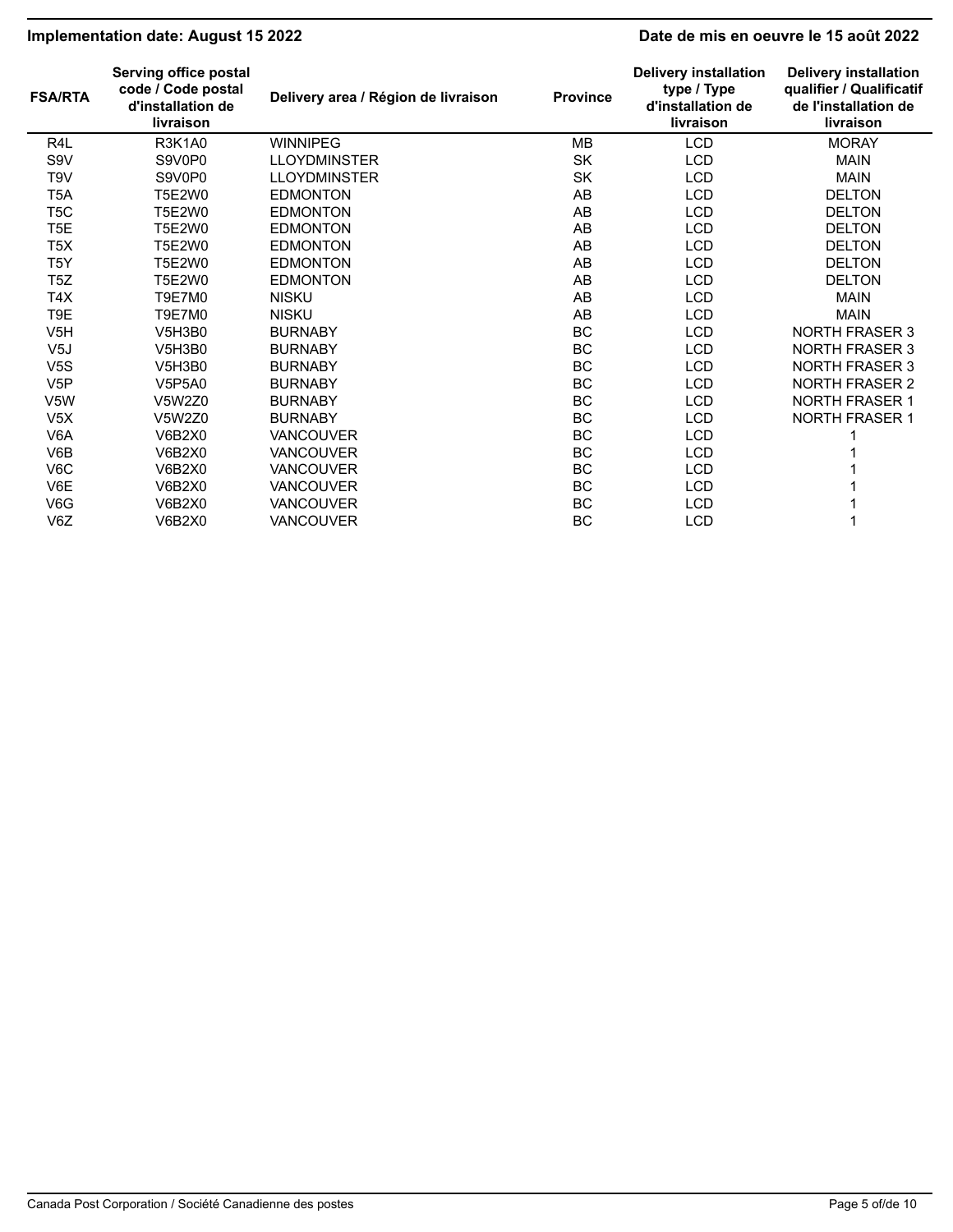# **Implementation date: September 19 2022 Date de mis en oeuvre le 19 septembre 2022**

|                  | <b>Serving office postal</b>                         |                                     |                 | <b>Delivery installation</b>                  | <b>Delivery installation</b>                                  |
|------------------|------------------------------------------------------|-------------------------------------|-----------------|-----------------------------------------------|---------------------------------------------------------------|
| <b>FSA/RTA</b>   | code / Code postal<br>d'installation de<br>livraison | Delivery area / Région de livraison | <b>Province</b> | type / Type<br>d'installation de<br>livraison | qualifier / Qualificatif<br>de l'installation de<br>livraison |
| B <sub>2</sub> V | B2W3E0                                               | <b>DARTMOUTH</b>                    | <b>NS</b>       | <b>LCD</b>                                    | <b>EAST</b>                                                   |
| B <sub>2</sub> W | B2W3E0                                               | <b>DARTMOUTH</b>                    | <b>NS</b>       | <b>LCD</b>                                    | <b>EAST</b>                                                   |
| B <sub>2</sub> X | <b>B2W3E0</b>                                        | <b>DARTMOUTH</b>                    | <b>NS</b>       | <b>LCD</b>                                    | <b>EAST</b>                                                   |
| B <sub>2</sub> Z | <b>B2W3E0</b>                                        | <b>DARTMOUTH</b>                    | <b>NS</b>       | <b>LCD</b>                                    | <b>EAST</b>                                                   |
| B <sub>2</sub> Y | <b>B2Y1G0</b>                                        | <b>DARTMOUTH</b>                    | <b>NS</b>       | <b>LCD</b>                                    | <b>MAIN</b>                                                   |
| B <sub>3</sub> A | <b>B2Y1G0</b>                                        | <b>DARTMOUTH</b>                    | <b>NS</b>       | <b>LCD</b>                                    | <b>MAIN</b>                                                   |
| B <sub>3</sub> B | <b>B2Y1G0</b>                                        | <b>DARTMOUTH</b>                    | <b>NS</b>       | <b>LCD</b>                                    | <b>MAIN</b>                                                   |
| B <sub>3</sub> G | <b>B2Y1G0</b>                                        | <b>DARTMOUTH</b>                    | <b>NS</b>       | <b>LCD</b>                                    | <b>MAIN</b>                                                   |
| B <sub>4</sub> A |                                                      |                                     | <b>NS</b>       | <b>STN</b>                                    | <b>BEDFORD</b>                                                |
|                  | <b>B4A1B0</b>                                        | <b>DARTMOUTH</b>                    |                 | <b>STN</b>                                    |                                                               |
| B <sub>4</sub> B | <b>B4A1B0</b>                                        | <b>DARTMOUTH</b>                    | <b>NS</b>       |                                               | <b>BEDFORD</b>                                                |
| B <sub>4</sub> C | <b>B4C2S0</b>                                        | <b>DARTMOUTH</b>                    | <b>NS</b>       | <b>LCD</b>                                    | LOWER SACKVILLE                                               |
| B4E              | <b>B4C2S0</b>                                        | <b>DARTMOUTH</b>                    | <b>NS</b>       | <b>LCD</b>                                    | <b>LOWER SACKVILLE</b>                                        |
| B <sub>4</sub> G | <b>B4C2S0</b>                                        | <b>DARTMOUTH</b>                    | <b>NS</b>       | <b>LCD</b>                                    | LOWER SACKVILLE                                               |
| B <sub>5</sub> A | <b>B5A1T0</b>                                        | YARMOUTH                            | <b>NS</b>       | <b>LCD</b>                                    | <b>MAIN</b>                                                   |
| E <sub>1</sub> A | E1A1A0                                               | <b>MONCTON</b>                      | <b>NB</b>       | <b>LCD</b>                                    | $\overline{c}$                                                |
| E <sub>1</sub> B | E1C7G0                                               | <b>MONCTON</b>                      | <b>NB</b>       | <b>STN</b>                                    | LCD <sub>1</sub>                                              |
| E <sub>1</sub> C | E1C7G0                                               | <b>MONCTON</b>                      | <b>NB</b>       | <b>STN</b>                                    | LCD <sub>1</sub>                                              |
| E <sub>1</sub> E | E1C7G0                                               | <b>MONCTON</b>                      | <b>NB</b>       | <b>STN</b>                                    | LCD <sub>1</sub>                                              |
| E <sub>1</sub> G | E1C7G0                                               | <b>MONCTON</b>                      | <b>NB</b>       | <b>STN</b>                                    | LCD <sub>1</sub>                                              |
| E <sub>1</sub> H | E1C7G0                                               | <b>MONCTON</b>                      | <b>NB</b>       | <b>STN</b>                                    | LCD <sub>1</sub>                                              |
| E <sub>1</sub> J | E1C7G0                                               | <b>MONCTON</b>                      | <b>NB</b>       | <b>STN</b>                                    | LCD <sub>1</sub>                                              |
| E7C              | E7C1A0                                               | <b>EDMUNDSTON AREA</b>              | <b>NB</b>       | <b>STN</b>                                    | С                                                             |
| G5V              | G5V2T0                                               | <b>MONTMAGNY</b>                    | QC              | <b>PDF</b>                                    | <b>BUREAU-CHEF</b>                                            |
| G6P              | G6P3Z0                                               | <b>VICTORIAVILLE</b>                | QC              | <b>PDF</b>                                    | <b>BUREAU-CHEF</b>                                            |
| G6R              | G6P3Z0                                               | <b>VICTORIAVILLE</b>                | QC              | <b>PDF</b>                                    | <b>BUREAU-CHEF</b>                                            |
| G6S              | G6P3Z0                                               | <b>VICTORIAVILLE</b>                | QC              | <b>PDF</b>                                    | <b>BUREAU-CHEF</b>                                            |
| G6T              | G6P3Z0                                               | <b>VICTORIAVILLE</b>                | QC              | <b>PDF</b>                                    | <b>BUREAU-CHEF</b>                                            |
| H <sub>4</sub> A | <b>H4A1X0</b>                                        | <b>MONTREAL</b>                     | QC              | <b>PDF</b>                                    | N.D.-D-GRACE                                                  |
| H <sub>4</sub> B | <b>H4A1X0</b>                                        | <b>MONTREAL</b>                     | QC              | <b>PDF</b>                                    | N.D.-D-GRACE                                                  |
| J1Z              | J1Z1S0                                               | SAINT-CYRILLE-DE-WENDOVER           | QC              | <b>SUCC</b>                                   | <b>BUREAU-CHEF</b>                                            |
| J2N              | <b>J2N1L0</b>                                        | <b>FARNHAM</b>                      | QC              | <b>PDF</b>                                    | <b>BUREAU-CHEF</b>                                            |
| J3Y              | J3Y3R0                                               | SAINT-HUBERT                        | QC              | <b>PDF</b>                                    | DE L'AÉROPORT 1                                               |
| J3Z              | <b>J3Y3R0</b>                                        | SAINT-HUBERT                        | QC              | <b>PDF</b>                                    | DE L'AÉROPORT 1                                               |
| J4T              | <b>J3Y3R0</b>                                        | SAINT-HUBERT                        | QC              | <b>PDF</b>                                    | DE L'AÉROPORT 1                                               |
| J4G              | <b>J4H3L0</b>                                        | SAINT-HUBERT                        | QC              | <b>PDF</b>                                    | DE L'AÉROPORT 2                                               |
| J4H              | <b>J4H3L0</b>                                        | SAINT-HUBERT                        | QC              | <b>PDF</b>                                    | DE L'AÉROPORT 2                                               |
| J4W              | <b>J4W1T0</b>                                        |                                     | QC              | <b>PDF</b>                                    | <b>BROSSARD1</b>                                              |
|                  |                                                      | <b>BROSSARD</b><br><b>BROSSARD</b>  |                 |                                               |                                                               |
| J4X              | <b>J4W1T0</b>                                        |                                     | QC              | <b>PDF</b>                                    | <b>BROSSARD1</b>                                              |
| J4Y              | <b>J4W1T0</b>                                        | <b>BROSSARD</b>                     | $\sf QC$        | <b>PDF</b>                                    | <b>BROSSARD1</b>                                              |
| J4Z              | J4W1T0                                               | <b>BROSSARD</b>                     | QC              | <b>PDF</b>                                    | <b>BROSSARD1</b>                                              |
| J9T              | J9T1T0                                               | AMOS                                | QC              | <b>PDF</b>                                    | <b>BUREAU-CHEF</b>                                            |
| K7H              | K7H1B0                                               | <b>PERTH</b>                        | ON              | <b>STN</b>                                    | <b>MAIN</b>                                                   |
| L <sub>3</sub> J | L3J1A0                                               | <b>BEAMSVILLE</b>                   | ON              | <b>LCD</b>                                    | <b>MAIN</b>                                                   |
| L4K              | L4K1A0                                               | CONCORD                             | ON              | <b>STN</b>                                    | <b>MAIN</b>                                                   |
| L6H              | L6J1N0                                               | <b>OAKVILLE</b>                     | ON              | <b>STN</b>                                    | <b>MAIN</b>                                                   |
| L6J              | L6J1N0                                               | <b>OAKVILLE</b>                     | ON              | <b>STN</b>                                    | <b>MAIN</b>                                                   |
| L6K              | L6J1N0                                               | <b>OAKVILLE</b>                     | ON              | <b>STN</b>                                    | <b>MAIN</b>                                                   |
| L6L              | L6J1N0                                               | <b>OAKVILLE</b>                     | ON              | <b>STN</b>                                    | <b>MAIN</b>                                                   |
| L6M              | L6J1N0                                               | <b>OAKVILLE</b>                     | ON              | <b>STN</b>                                    | <b>MAIN</b>                                                   |
| L6K              | L6L2X0                                               | <b>OAKVILLE</b>                     | ON              | <b>LCD</b>                                    | 1                                                             |
| L6L              | L6L2X0                                               | <b>OAKVILLE</b>                     | ON              | <b>LCD</b>                                    | 1                                                             |
| L6M              | L6L2X0                                               | <b>OAKVILLE</b>                     | ON              | <b>LCD</b>                                    | 1                                                             |
| L8B              | L8B1A0                                               | <b>WATERDOWN</b>                    | ON              | <b>STN</b>                                    | <b>WATERDOWN</b>                                              |
| L9S              | <b>L9S1L0</b>                                        | <b>INNISFIL</b>                     | ON              | <b>LCD</b>                                    | <b>MAIN</b>                                                   |
| L9E              | L9T1P0                                               | <b>MILTON</b>                       | ON              | <b>LCD</b>                                    | <b>MAIN</b>                                                   |
| L9T              | L9T1P0                                               | <b>MILTON</b>                       | ON              | <b>LCD</b>                                    | <b>MAIN</b>                                                   |
| M3A              | M3C2E0                                               | <b>TORONTO</b>                      | ON              | <b>LCD</b>                                    | <b>DON MILLS</b>                                              |
| M3B              | M3C2E0                                               | <b>TORONTO</b>                      | ON              | <b>LCD</b>                                    | <b>DON MILLS</b>                                              |
| M <sub>3</sub> C | M3C2E0                                               | <b>TORONTO</b>                      | ON              | <b>LCD</b>                                    | <b>DON MILLS</b>                                              |
| N <sub>1</sub> P | N1R3B0                                               | <b>KITCHENER</b>                    | ON              | <b>LCD</b>                                    | <b>GALT</b>                                                   |
| N <sub>1</sub> R | N1R3B0                                               | <b>KITCHENER</b>                    | ON              | <b>LCD</b>                                    | <b>GALT</b>                                                   |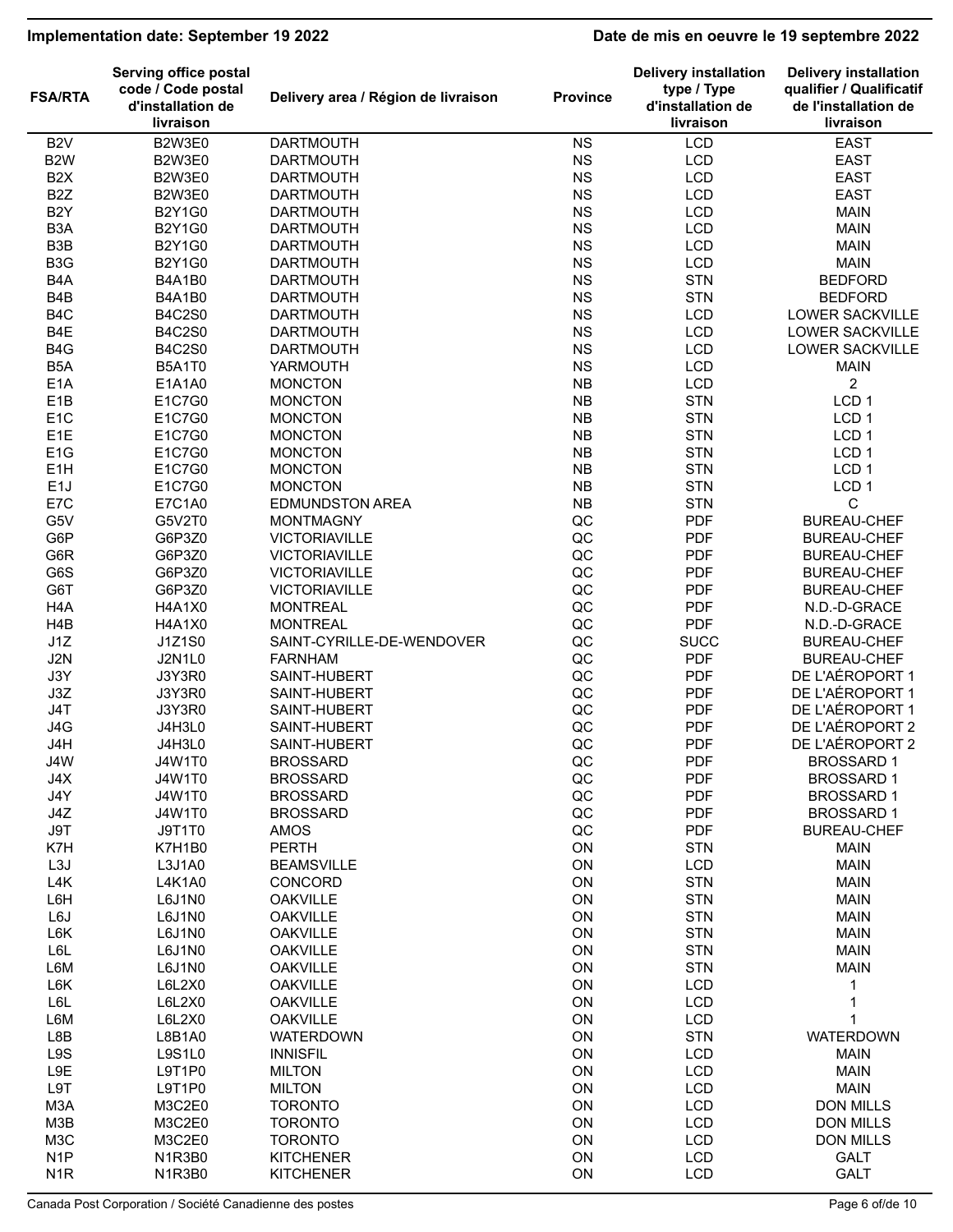# **Implementation date: September 19 2022 Date de mis en oeuvre le 19 septembre 2022**

| <b>FSA/RTA</b>   | Serving office postal<br>code / Code postal<br>d'installation de<br>livraison | Delivery area / Région de livraison | <b>Province</b> | <b>Delivery installation</b><br>type / Type<br>d'installation de<br>livraison | <b>Delivery installation</b><br>qualifier / Qualificatif<br>de l'installation de<br>livraison |
|------------------|-------------------------------------------------------------------------------|-------------------------------------|-----------------|-------------------------------------------------------------------------------|-----------------------------------------------------------------------------------------------|
| N <sub>1</sub> S | N1R3B0                                                                        | <b>KITCHENER</b>                    | ON              | LCD                                                                           | <b>GALT</b>                                                                                   |
| N <sub>1</sub> T | N1R3B0                                                                        | <b>KITCHENER</b>                    | ON              | <b>LCD</b>                                                                    | <b>GALT</b>                                                                                   |
| N <sub>4</sub> B | N4B1V0                                                                        | <b>DELHI</b>                        | ON              | <b>LCD</b>                                                                    | <b>MAIN</b>                                                                                   |
| N <sub>5</sub> P | N5P1B0                                                                        | <b>ST THOMAS</b>                    | ON              | <b>LCD</b>                                                                    | <b>MAIN</b>                                                                                   |
| N <sub>5</sub> R | N5P1B0                                                                        | <b>ST THOMAS</b>                    | ON              | <b>LCD</b>                                                                    | <b>MAIN</b>                                                                                   |
| R <sub>3</sub> L | R3N0G0                                                                        | <b>WINNIPEG</b>                     | <b>MB</b>       | <b>LCD</b>                                                                    | SOUTH WEST 2                                                                                  |
| R <sub>3</sub> M | R3N0G0                                                                        | <b>WINNIPEG</b>                     | <b>MB</b>       | <b>LCD</b>                                                                    | SOUTH WEST 2                                                                                  |
| R <sub>3</sub> N | R3N0G0                                                                        | <b>WINNIPEG</b>                     | <b>MB</b>       | <b>LCD</b>                                                                    | SOUTH WEST 2                                                                                  |
| R <sub>3</sub> P | R3N0G0                                                                        | <b>WINNIPEG</b>                     | MB              | LCD                                                                           | SOUTH WEST 2                                                                                  |
| R <sub>2N</sub>  | <b>R3N1A0</b>                                                                 | <b>WINNIPEG</b>                     | <b>MB</b>       | <b>LCD</b>                                                                    | SOUTH WEST 6                                                                                  |
| R <sub>3</sub> R | R3R0G0                                                                        | <b>WINNIPEG</b>                     | <b>MB</b>       | <b>LCD</b>                                                                    | SOUTH WEST 1                                                                                  |
| R <sub>3</sub> T | <b>R3T1C0</b>                                                                 | <b>WINNIPEG</b>                     | MB              | <b>LCD</b>                                                                    | SOUTH WEST 3                                                                                  |
| R <sub>3</sub> V | <b>R3T1C0</b>                                                                 | <b>WINNIPEG</b>                     | MB              | <b>LCD</b>                                                                    | SOUTH WEST 3                                                                                  |
| R <sub>4</sub> G | <b>R3T1C0</b>                                                                 | <b>WINNIPEG</b>                     | MB              | <b>LCD</b>                                                                    | SOUTH WEST 3                                                                                  |
| S <sub>3</sub> N | S3N1C0                                                                        | <b>YORKTON</b>                      | SK              | <b>STN</b>                                                                    | <b>MAIN</b>                                                                                   |
| S9A              | S9A0V0                                                                        | NORTH BATTLEFORD                    | SK              | <b>LCD</b>                                                                    | <b>MAIN</b>                                                                                   |
| S9X              | S9X1A0                                                                        | <b>MEADOW LAKE</b>                  | SK              | <b>STN</b>                                                                    | <b>MAIN</b>                                                                                   |
| T <sub>5L</sub>  | <b>T5L3L0</b>                                                                 | <b>EDMONTON</b>                     | AB              | <b>LCD</b>                                                                    | $\overline{\mathbf{c}}$                                                                       |
| T <sub>5</sub> M | <b>T5L3L0</b>                                                                 | <b>EDMONTON</b>                     | AB              | <b>LCD</b>                                                                    | $\sqrt{2}$                                                                                    |
| T <sub>5</sub> N | <b>T5L3L0</b>                                                                 | <b>EDMONTON</b>                     | AB              | <b>LCD</b>                                                                    | $\overline{c}$                                                                                |
| T <sub>5</sub> P | <b>T5L3L0</b>                                                                 | <b>EDMONTON</b>                     | AB              | <b>LCD</b>                                                                    | $\overline{c}$                                                                                |
| T <sub>5</sub> S | <b>T5L3L0</b>                                                                 | <b>EDMONTON</b>                     | AB              | <b>LCD</b>                                                                    | $\overline{\mathbf{c}}$                                                                       |
| T <sub>5</sub> V | <b>T5L3L0</b>                                                                 | <b>EDMONTON</b>                     | AB              | <b>LCD</b>                                                                    | $\overline{\mathbf{c}}$                                                                       |
| T6V              | <b>T5L3L0</b>                                                                 | <b>EDMONTON</b>                     | AB              | <b>LCD</b>                                                                    | $\overline{2}$                                                                                |
| T <sub>5</sub> P | T5P0Y0                                                                        | <b>EDMONTON</b>                     | AB              | <b>LCD</b>                                                                    | 10                                                                                            |
| T <sub>5</sub> S | T5P0Y0                                                                        | <b>EDMONTON</b>                     | AB              | <b>LCD</b>                                                                    | 10                                                                                            |
| T <sub>5</sub> V | T5P0Y0                                                                        | <b>EDMONTON</b>                     | AB              | <b>LCD</b>                                                                    | 10                                                                                            |
| T <sub>5</sub> R | T5T1V0                                                                        | <b>EDMONTON</b>                     | AB              | <b>LCD</b>                                                                    | $\,6$                                                                                         |
| T <sub>5</sub> T | T5T1V0                                                                        | <b>EDMONTON</b>                     | AB              | <b>LCD</b>                                                                    | 6                                                                                             |
| T6M              | T5T1V0                                                                        | <b>EDMONTON</b>                     | AB              | <b>LCD</b>                                                                    | $\,6$                                                                                         |
| T <sub>6</sub> Y | T5T1V0                                                                        | <b>EDMONTON</b>                     | AB              | <b>LCD</b>                                                                    | 6                                                                                             |
| V <sub>1</sub> V | <b>V1Y7E0</b>                                                                 | <b>KELOWNA</b>                      | BC              | <b>STN</b>                                                                    | OKANAGAN DC                                                                                   |
| V <sub>1</sub> W | V1Y7E0                                                                        | <b>KELOWNA</b>                      | BC              | <b>STN</b>                                                                    | OKANAGAN DC                                                                                   |
| V <sub>1</sub> Y | <b>V1Y7E0</b>                                                                 | <b>KELOWNA</b>                      | BC              | <b>STN</b>                                                                    | OKANAGAN DC                                                                                   |
| V1Z              | <b>V1Y7E0</b>                                                                 | <b>KELOWNA</b>                      | BC              | <b>STN</b>                                                                    | OKANAGAN DC                                                                                   |
| V4T              | V1Z3Y0                                                                        | <b>WEST KELOWNA</b>                 | <b>BC</b>       | <b>LCD</b>                                                                    | <b>MAIN</b>                                                                                   |
| V <sub>2</sub> W | <b>V2X2R0</b>                                                                 | <b>MAPLE RIDGE</b>                  | BC              | LCD                                                                           | DEL CTR                                                                                       |
| V2X              | <b>V2X2R0</b>                                                                 | <b>MAPLE RIDGE</b>                  | BC              | <b>LCD</b>                                                                    | DEL CTR                                                                                       |
| V3Y              | <b>V2X2R0</b>                                                                 | MAPLE RIDGE                         | BC              | LCD                                                                           | DEL CTR                                                                                       |
| V <sub>4</sub> R | <b>V2X2R0</b>                                                                 | MAPLE RIDGE                         | BC              | LCD                                                                           | DEL CTR                                                                                       |
| V9A              | V9B3T0                                                                        | <b>VICTORIA</b>                     | BC              | LCD                                                                           | 4                                                                                             |
| V9B              | V9B3T0                                                                        | <b>VICTORIA</b>                     | BC              | <b>LCD</b>                                                                    | 4                                                                                             |
| V9C              | V9B3T0                                                                        | <b>VICTORIA</b>                     | BC              | <b>LCD</b>                                                                    | 4                                                                                             |
| V9J              | <b>V9N1G0</b>                                                                 | <b>COURTENAY</b>                    | BC              | <b>LCD</b>                                                                    | <b>MAIN</b>                                                                                   |
| V9M              | <b>V9N1G0</b>                                                                 | <b>COURTENAY</b>                    | BC              | <b>LCD</b>                                                                    | <b>MAIN</b>                                                                                   |
| V9N              | <b>V9N1G0</b>                                                                 | <b>COURTENAY</b>                    | BC              | <b>LCD</b>                                                                    | <b>MAIN</b>                                                                                   |
| V9H              | V9W5P0                                                                        | <b>CAMPBELL RIVER</b>               | BC              | <b>LCD</b>                                                                    | 1                                                                                             |
| V9W              | V9W5P0                                                                        | <b>CAMPBELL RIVER</b>               | BC              | <b>LCD</b>                                                                    | $\mathbf 1$                                                                                   |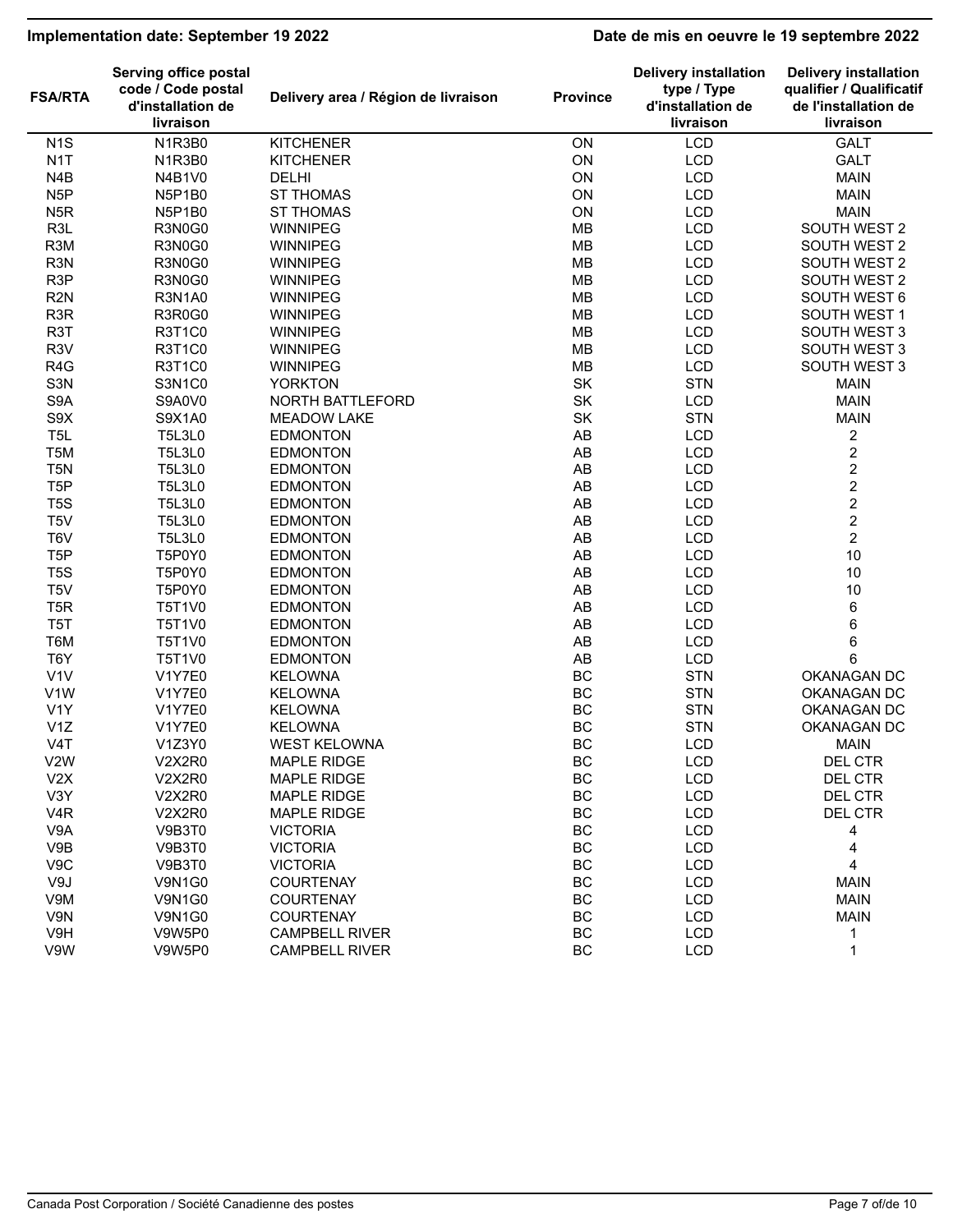# **Implementation date: October 17 2022 Date de mis en oeuvre le 17 octobre 2022**

|                  | <b>Serving office postal</b>                         |                                     |                 | <b>Delivery installation</b>                  | <b>Delivery installation</b>                                  |
|------------------|------------------------------------------------------|-------------------------------------|-----------------|-----------------------------------------------|---------------------------------------------------------------|
| <b>FSA/RTA</b>   | code / Code postal<br>d'installation de<br>livraison | Delivery area / Région de livraison | <b>Province</b> | type / Type<br>d'installation de<br>livraison | qualifier / Qualificatif<br>de l'installation de<br>livraison |
|                  |                                                      |                                     |                 |                                               |                                                               |
| C <sub>1</sub> N | C1N3K0                                               | <b>SUMMERSIDE</b>                   | PE              | LCD                                           | <b>MAIN</b>                                                   |
| E3V              | E3V1R0                                               | EDMUNDSTON                          | NB              | <b>LCD</b>                                    |                                                               |
| E7B              | E3V1R0                                               | EDMUNDSTON                          | NB              | LCD                                           | 1                                                             |
| G3H              | G3H1A0                                               | PONT-ROUGE                          | QC              | <b>SUCC</b>                                   | <b>BUREAU-CHEF</b>                                            |
| G8L              | G8L1W0                                               | DOLBEAU-MISTASSINI                  | QC              | <b>PDF</b>                                    | <b>BUREAU-CHEF</b>                                            |
| G8P              | G8P1P0                                               | CHIBOUGAMAU                         | QC              | <b>PDF</b>                                    | <b>BUREAU-CHEF</b>                                            |
| J6Z              | <b>J7A3N0</b>                                        | <b>BOISBRIAND</b>                   | QC              | <b>PDF</b>                                    | RIVE-NORD 2                                                   |
| J7A              | <b>J7A3N0</b>                                        | <b>BOISBRIAND</b>                   | QC              | <b>PDF</b>                                    | RIVE-NORD 2                                                   |
| J7B              | <b>J7A3N0</b>                                        | <b>BOISBRIAND</b>                   | QC              | <b>PDF</b>                                    | RIVE-NORD 2                                                   |
| J7C              | <b>J7A3N0</b>                                        | <b>BOISBRIAND</b>                   | QC              | <b>PDF</b>                                    | RIVE-NORD 2                                                   |
| J7E              | <b>J7A3N0</b>                                        | <b>BOISBRIAND</b>                   | QC              | <b>PDF</b>                                    | RIVE-NORD 2                                                   |
| J7B              | J7E3K0                                               | <b>BOISBRIAND</b>                   | QC              | <b>PDF</b>                                    | DÉPÔT RIVE-NORD                                               |
| J7C              | <b>J7E3K0</b>                                        | <b>BOISBRIAND</b>                   | QC              | <b>PDF</b>                                    | DÉPÔT RIVE-NORD                                               |
| J7E              | <b>J7E3K0</b>                                        | <b>BOISBRIAND</b>                   | QC              | <b>PDF</b>                                    | DÉPÔT RIVE-NORD                                               |
| J7G              | J7E3K0                                               | <b>BOISBRIAND</b>                   | QC              | <b>PDF</b>                                    | DÉPÔT RIVE-NORD                                               |
| J7H              | <b>J7E3K0</b>                                        | <b>BOISBRIAND</b>                   | QC              | <b>PDF</b>                                    | DÉPÔT RIVE-NORD                                               |
| J7G              | J7H0E0                                               | <b>BOISBRIAND</b>                   | QC              | <b>PDF</b>                                    | RIVE-NORD 1                                                   |
| J7H              | J7H0E0                                               | <b>BOISBRIAND</b>                   | QC              | <b>PDF</b>                                    | RIVE-NORD 1                                                   |
|                  |                                                      | <b>BOISBRIAND</b>                   | QC              | <b>PDF</b>                                    |                                                               |
| J7J              | J7H0E0                                               |                                     |                 |                                               | RIVE-NORD 1                                                   |
| J7N              | J7H0E0                                               | <b>BOISBRIAND</b>                   | QC              | <b>PDF</b>                                    | RIVE-NORD 1                                                   |
| J7J              | <b>J7N1A0</b>                                        | <b>MIRABEL</b>                      | QC              | <b>SUCC</b>                                   | <b>BUREAU-CHEF</b>                                            |
| J7N              | <b>J7N1A0</b>                                        | <b>MIRABEL</b>                      | QC              | <b>SUCC</b>                                   | <b>BUREAU-CHEF</b>                                            |
| K <sub>1</sub> J | K1B1A0                                               | <b>OTTAWA</b>                       | ON              | <b>STN</b>                                    | <b>TERMINAL 2</b>                                             |
| K1K              | K1B1A0                                               | <b>OTTAWA</b>                       | ON              | <b>STN</b>                                    | <b>TERMINAL 2</b>                                             |
| K <sub>1</sub> B | K1B3E0                                               | <b>OTTAWA</b>                       | ON              | LCD                                           | LANCASTER                                                     |
| K <sub>1</sub> G | K1B3E0                                               | <b>OTTAWA</b>                       | ON              | <b>LCD</b>                                    | LANCASTER                                                     |
| K <sub>1</sub> H | K1B3E0                                               | <b>OTTAWA</b>                       | ON              | <b>LCD</b>                                    | <b>LANCASTER</b>                                              |
| K <sub>1</sub> X | K1B3E0                                               | <b>OTTAWA</b>                       | ON              | <b>LCD</b>                                    | LANCASTER                                                     |
| K4M              | K4M1A0                                               | <b>MANOTICK</b>                     | ON              | <b>STN</b>                                    | <b>MAIN</b>                                                   |
| K4P              | K4M1A0                                               | <b>MANOTICK</b>                     | ON              | <b>STN</b>                                    | <b>MAIN</b>                                                   |
| L3S              | L3R2K0                                               | <b>UNIONVILLE</b>                   | ON              | LCD                                           | 2                                                             |
| L6B              | L3R2K0                                               | <b>UNIONVILLE</b>                   | ON              | <b>LCD</b>                                    | $\overline{\mathbf{c}}$                                       |
| L6C              | L3R2K0                                               | <b>UNIONVILLE</b>                   | ON              | <b>LCD</b>                                    | 2                                                             |
| L6E              | L3R2K0                                               | <b>UNIONVILLE</b>                   | ON              | <b>LCD</b>                                    | $\overline{\mathbf{c}}$                                       |
| L <sub>3</sub> P | L3R3K0                                               | <b>UNIONVILLE</b>                   | ON              | <b>LCD</b>                                    | 1                                                             |
| L3R              | L3R3K0                                               | <b>UNIONVILLE</b>                   | ON              | <b>LCD</b>                                    | 1                                                             |
| L6G              | L3R3K0                                               | <b>UNIONVILLE</b>                   | ON              | LCD                                           | $\mathbf{1}$                                                  |
| L4E              | L4B0C0                                               | <b>RICHMOND HILL</b>                | ON              | <b>LCD</b>                                    | 14                                                            |
| L4S              | L4B0C0                                               | <b>RICHMOND HILL</b>                | ON              | LCD                                           | 14                                                            |
| L4B              | <b>L4B2C0</b>                                        | <b>RICHMOND HILL</b>                | ON              | <b>LCD</b>                                    | 20                                                            |
| L <sub>3</sub> T | L4B4W0                                               | <b>THORNHILL</b>                    | ON              | <b>LCD</b>                                    | 20                                                            |
|                  |                                                      |                                     |                 |                                               |                                                               |
| L9L              | L9L1A0                                               | PORT PERRY                          | ON              | LCD                                           | <b>MAIN</b>                                                   |
| M3H              | M3M2G0                                               | <b>TORONTO</b>                      | ON              | <b>LCD</b>                                    | <b>DOWNSVIEW A</b>                                            |
| M3K              | M3M2G0                                               | <b>TORONTO</b>                      | ON              | LCD                                           | <b>DOWNSVIEW A</b>                                            |
| M3L              | M3M2G0                                               | <b>TORONTO</b>                      | ON              | <b>LCD</b>                                    | <b>DOWNSVIEW A</b>                                            |
| M3M              | M3M2G0                                               | <b>TORONTO</b>                      | ON              | <b>LCD</b>                                    | <b>DOWNSVIEW A</b>                                            |
| M4C              | M4C1L0                                               | <b>TORONTO</b>                      | ON              | <b>STN</b>                                    | H                                                             |
| M4E              | M4C1L0                                               | <b>TORONTO</b>                      | ON              | <b>STN</b>                                    | H                                                             |
| N3L              | N3T2J0                                               | <b>BRANTFORD</b>                    | ON              | LCD                                           | <b>MAIN</b>                                                   |
| N <sub>3</sub> P | N3T2J0                                               | <b>BRANTFORD</b>                    | ON              | <b>LCD</b>                                    | <b>MAIN</b>                                                   |
| N <sub>3</sub> R | N3T2J0                                               | <b>BRANTFORD</b>                    | ON              | <b>LCD</b>                                    | <b>MAIN</b>                                                   |
| N <sub>3</sub> S | N3T2J0                                               | <b>BRANTFORD</b>                    | ON              | <b>LCD</b>                                    | <b>MAIN</b>                                                   |
| N3T              | N3T2J0                                               | <b>BRANTFORD</b>                    | ON              | <b>LCD</b>                                    | <b>MAIN</b>                                                   |
| N3V              | N3T2J0                                               | <b>BRANTFORD</b>                    | ON              | <b>LCD</b>                                    | <b>MAIN</b>                                                   |
| N4Z              | <b>N5A4A0</b>                                        | <b>STRATFORD</b>                    | ON              | LCD                                           | <b>MAIN</b>                                                   |
| N <sub>5</sub> A | <b>N5A4A0</b>                                        | <b>STRATFORD</b>                    | ON              | <b>LCD</b>                                    | <b>MAIN</b>                                                   |
| P <sub>1</sub> A | P1B1H0                                               | <b>NORTH BAY</b>                    | ON              | LCD                                           | <b>MAIN</b>                                                   |
| P <sub>1</sub> B | P1B1H0                                               | NORTH BAY                           | ON              | <b>LCD</b>                                    | <b>MAIN</b>                                                   |
| P <sub>1</sub> C | P1B1H0                                               | <b>NORTH BAY</b>                    | ON              | <b>LCD</b>                                    | <b>MAIN</b>                                                   |
| R6M              | <b>R6M1A0</b>                                        | <b>MORDEN</b>                       | MB              | <b>STN</b>                                    | <b>MAIN</b>                                                   |
| R6T              |                                                      |                                     | <b>MB</b>       | <b>STN</b>                                    | <b>MAIN</b>                                                   |
|                  | <b>R6M1A0</b>                                        | <b>MORDEN</b>                       |                 |                                               |                                                               |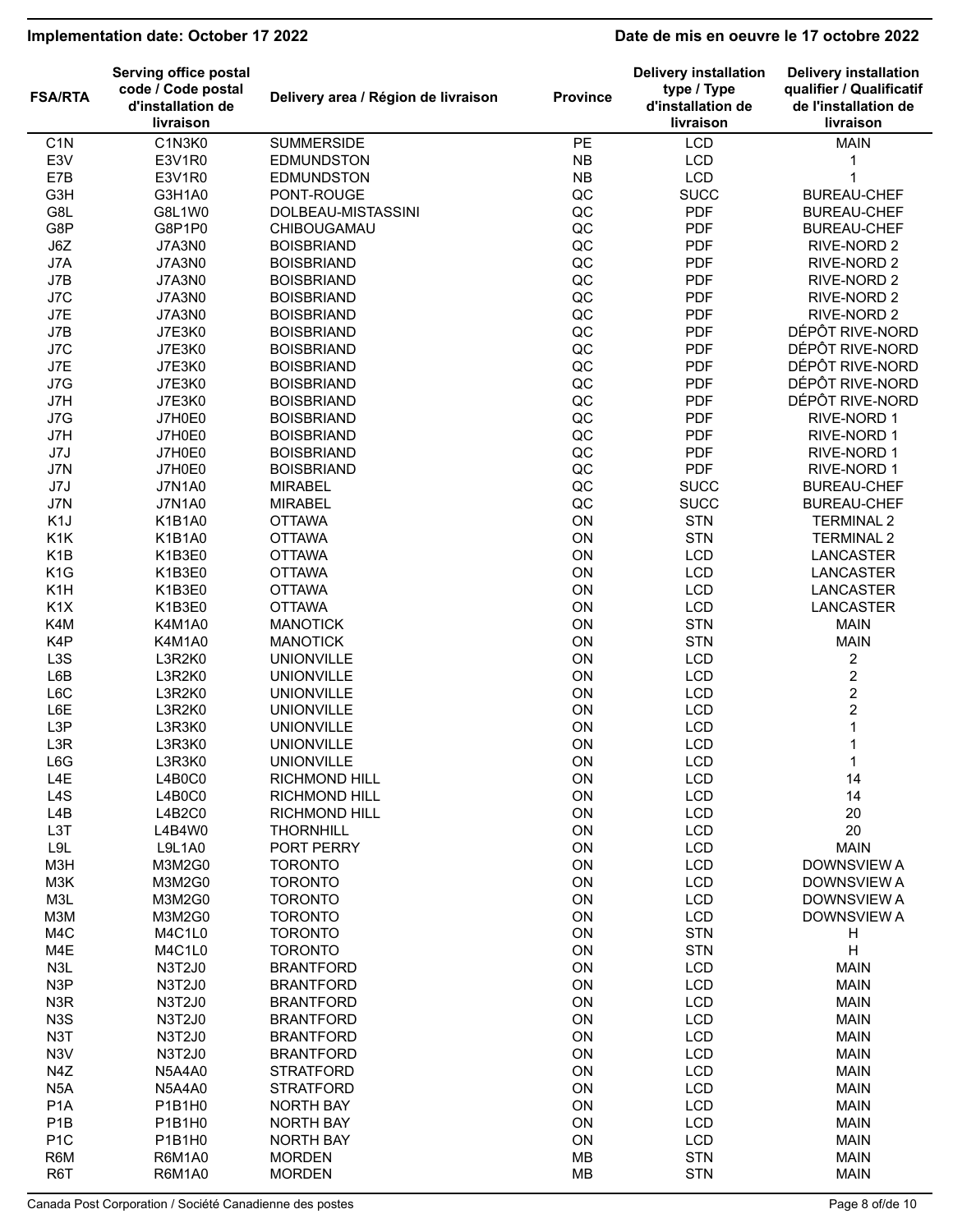# **Implementation date: October 17 2022 Date de mis en oeuvre le 17 octobre 2022**

| <b>FSA/RTA</b>   | Serving office postal<br>code / Code postal<br>d'installation de<br><b>livraison</b> | Delivery area / Région de livraison | <b>Province</b> | Delivery installation<br>type / Type<br>d'installation de<br><b>livraison</b> | <b>Delivery installation</b><br>qualifier / Qualificatif<br>de l'installation de<br>livraison |
|------------------|--------------------------------------------------------------------------------------|-------------------------------------|-----------------|-------------------------------------------------------------------------------|-----------------------------------------------------------------------------------------------|
| R <sub>6</sub> P | R6W1A0                                                                               | <b>WINKLER</b>                      | <b>MB</b>       | <b>STN</b>                                                                    | <b>MAIN</b>                                                                                   |
| R <sub>6</sub> W | R6W1A0                                                                               | <b>WINKLER</b>                      | MВ              | <b>STN</b>                                                                    | <b>MAIN</b>                                                                                   |
| T5R              | T5T1V0                                                                               | <b>EDMONTON</b>                     | AB              | LCD                                                                           | 6                                                                                             |
| T5T              | T5T1V0                                                                               | <b>EDMONTON</b>                     | AB              | <b>LCD</b>                                                                    | 6                                                                                             |
| T6M              | T5T1V0                                                                               | <b>EDMONTON</b>                     | AB              | <b>LCD</b>                                                                    | 6                                                                                             |
| T6Y              | T5T1V0                                                                               | <b>EDMONTON</b>                     | AB              | LCD                                                                           | 6                                                                                             |
| T <sub>8</sub> S | T8S1A0                                                                               | <b>PEACE RIVER</b>                  | AB              | <b>STN</b>                                                                    | <b>MAIN</b>                                                                                   |
| V8E              | V8E1A0                                                                               | <b>WHISTLER</b>                     | BC              | LCD                                                                           | <b>MAIN</b>                                                                                   |